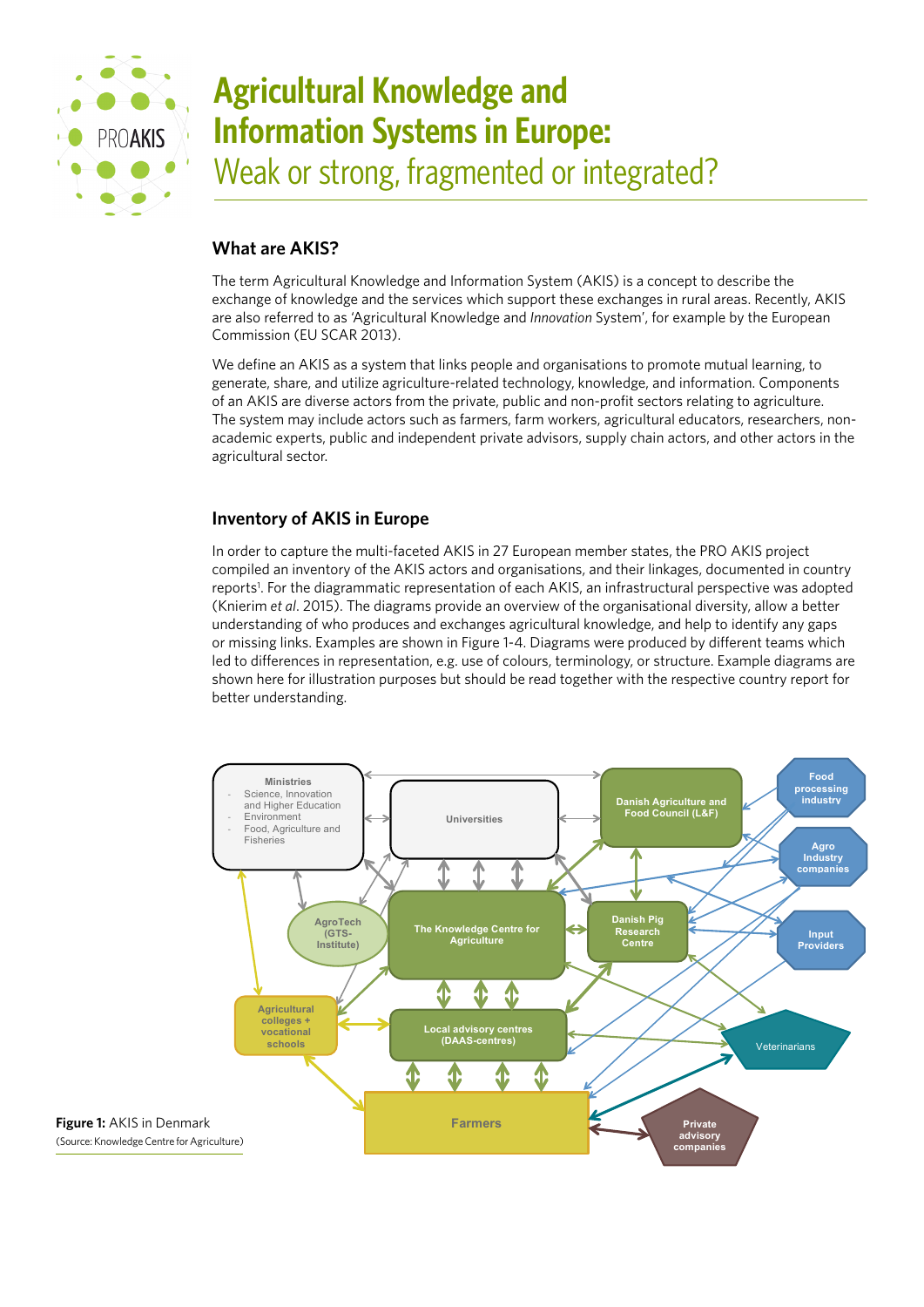## **Public institutions**

## **Private organisations**



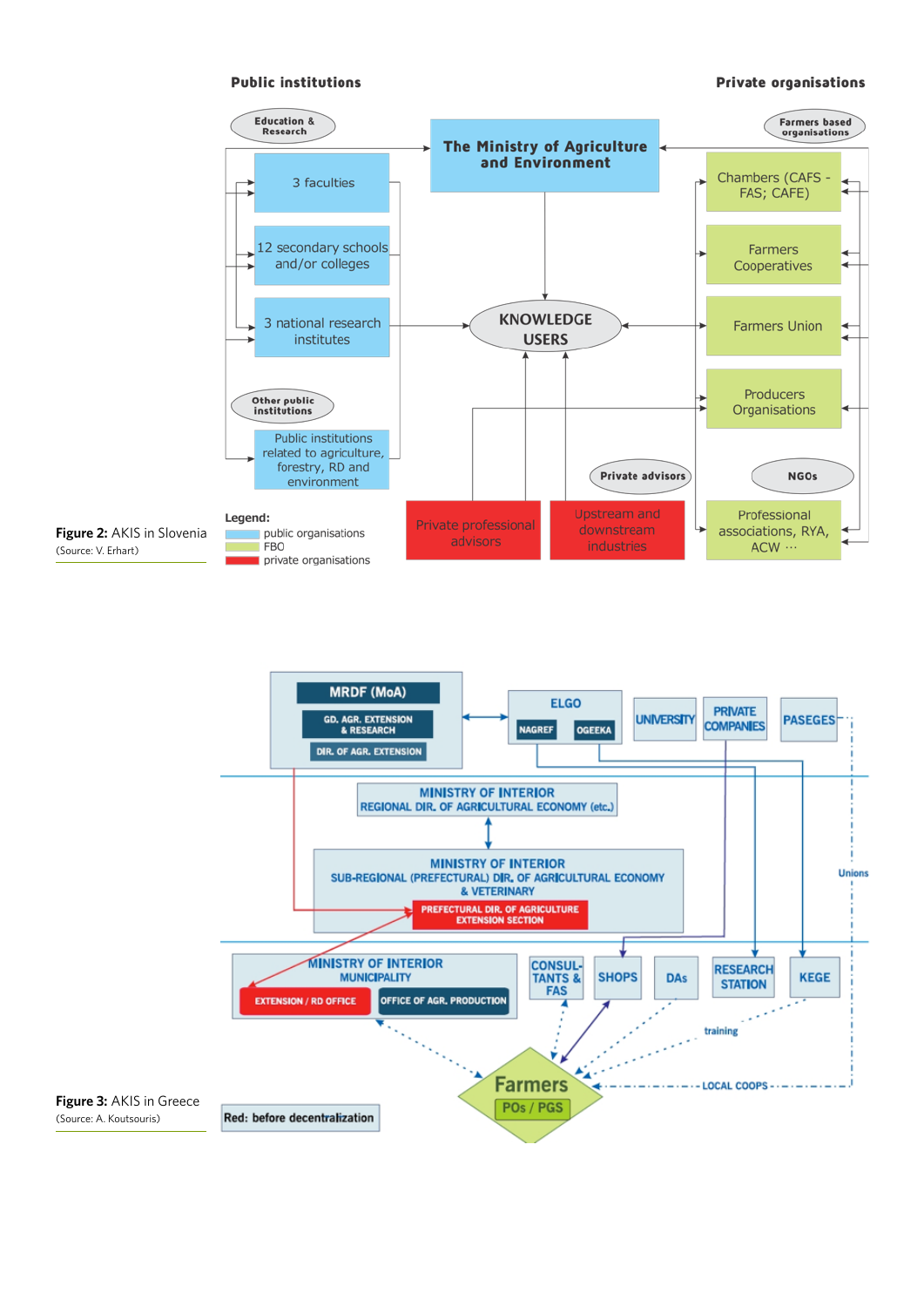

European AKIS are complex and very diverse. Each country has developed a system that corresponds to its particular situation, needs and actors. In countries with a strong regional structure (federal or devolved countries) such as Germany, the UK, Italy and Belgium, AKIS are characterised by diverse arrangements in each administrative unit of the country.

In most countries, the public sector functions as a supplier of information, advice and funding for the agricultural sector and assures coordinating activities. Research and education actors (both private and public) create knowledge and innovation, provide education and – in some countries – also advisory services. The private sector is widely represented in AKIS, for example as many thousands of consultants that operate either independently (e.g. Italy) or as part of a large advisory organisation (e.g. in Finland or Sweden).

## **Characterisation of AKIS**

The national AKIS are not directly comparable because of their embeddedness in national institutions, laws and cultures. However, they can be characterised along a continuum from weak to strong ('strength'), and fragmented to integrated ('level of integration'). In a strong AKIS, there are influential actors or organisations at national level that support (parts of) the knowledge system. 'Strong' also indicates that dedicated resources are allocated to the AKIS, for example public investment is available to enhance advisory services, knowledge production and exchange. Finally, in a strong AKIS there would be evidence that farmers are being reached by and benefit from advisory services. A weak AKIS would be lacking of these features.

The 'level of integration' refers to the formal links between AKIS actors. A fragmented AKIS is characterised by several independent knowledge networks that operate in parallel. They are typically not well coordinated, rarely cooperate and even might compete. An integrated AKIS features a coordinating structure, often a public body, and the system is supported by national policies on AKIS and advisory services that frame the (inter)actions of AKIS actors. In addition, in an integrated AKIS there is evidence of linkages between various actors.